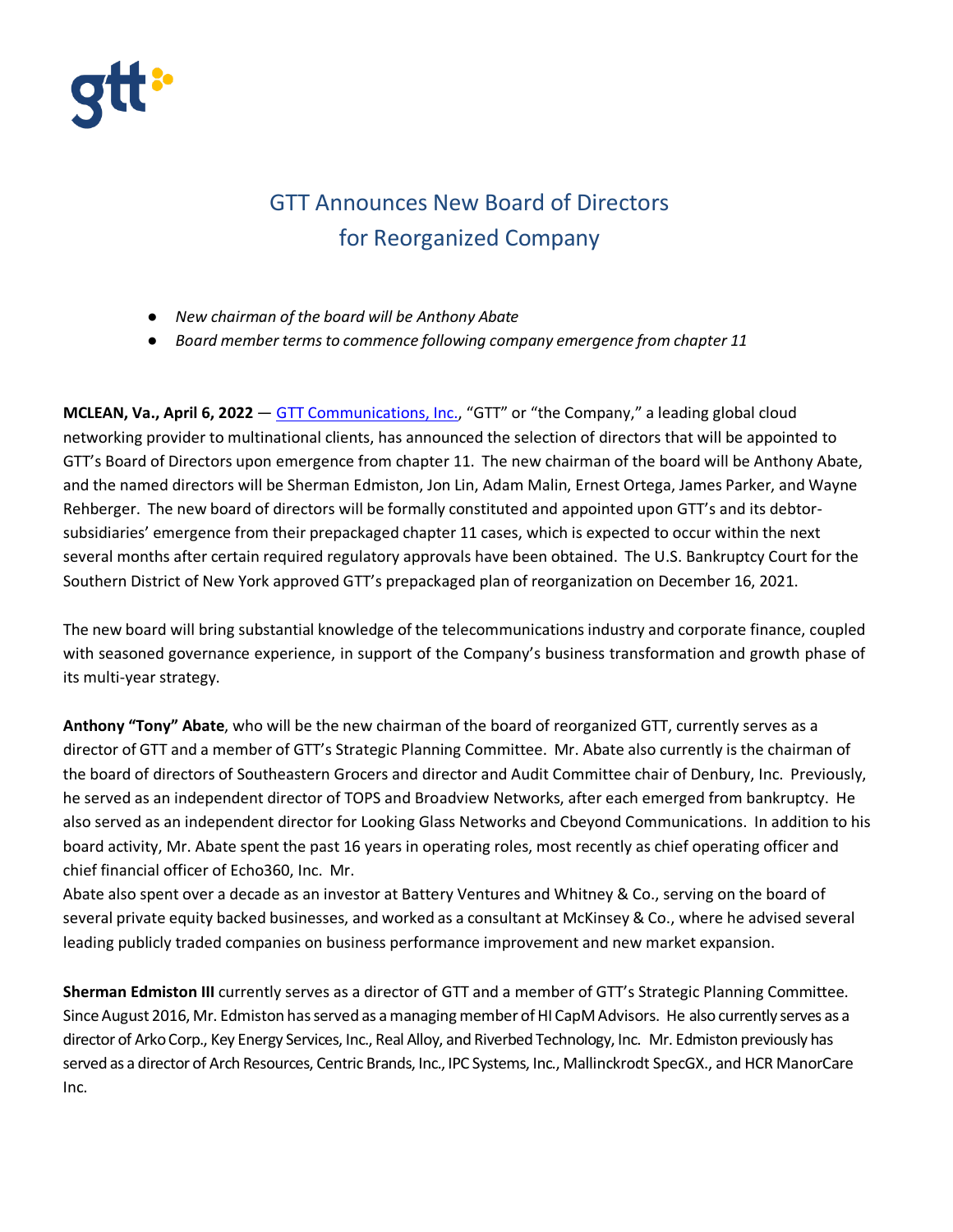**Jon Lin** serves as the executive vice president and general manager at Equinix, responsible for Equinix's Data Center Services business. Mr. Lin has been with Equinix for more than 13 years, and has held senior leadership positions in strategy, product, engineering, sales engineering, and professional services throughout his career. Prior to Equinix, Mr. Lin held leadership roles at Tata Communications and UUNET/Verizon.

**Ernest "Ernie" Ortega** currently serves as CEO of GTT and will continue on in this role. Mr.Ortega brings over 30 years of experience in the telecommunications industry with a strong record of delivering revenue growth at major companies. He has held various C-level roles with leading organizations with responsibility for \$400 million to \$1.7 billion in revenue. Prior to joining GTT in 2019, Mr. Ortega was CEO of Towerstream. He was also chief revenue officer at Colt Technology Services. Before joining Colt, Mr.Ortega was chiefrevenue officer at

Cogent, and prior to that, he spent 14 years at XO Communications in leadership positions, including executive vice president of sales and marketing.

**James Parker** is CEO and member of the board of directors for Tangoe and has two decades of leadership experience in enterprise software, cloud, and telecom. Prior to joining Tangoe's leadership team, he was CEO and executive director for Masergy, a leading software-defined global network company. Before joining Masergy, Mr. Parker served as chief customer officer for Tata Communications. Earlier in his career, Mr. Parker held senior leadership roles with CenturyLink and Microsoft.

**Wayne Rehberger** served as the senior vice president and CFO of Engility from 2015 until his retirement in 2019. Mr. Rehberger was also the CFO at TASC, from 2010 to its subsequent merger with Engility in 2015. Prior to his CFO roles in the professional services industry, Mr. Rehberger served as the COO of XO Communications. Before taking on the role of COO in 2004, Mr. Rehberger also served as XO's CFO for more than four years. Prior to that, Mr. Rehberger was affiliated with MCI Communications, where he held several broad financial roles. Mr. Rehberger also has served as a director on several public and private boards. He most recently was a director of QTS Realty Trust and, from 2020 to 2021, served on the board of Fusion Connect. Mr. Rehberger currently serves on the board of Abt Associates as a member of both the Audit and Compensation committees. He is also a member of the advisory boards of SAP National Security Services, a subsidiary of SAP, and Pixelligent, an international nanotechnology company.

**Adam Malin** is a partner and senior member of the investment team at Anchorage Capital Group. Mr. Malin has led investments for the firm for over 10 years in the technology and telecommunications sectors. Prior to joining Anchorage in 2009, he was an analyst in the financial restructuring group with Goldman Sachs in New York, where he focused on advisory and financings for companies across a variety of industries. Mr. Malin has served as a board observer for several companies, including eir, a large fixed and mobile communications provider in Ireland, and SentinelOne, a cyber-security company.

Additional information regarding GTT's reorganization, including court filings and additional information regarding the individuals selected to serve on the board of directors of reorganized GTT, can be accessed free of charge by visiting GTT's restructuring website a[t https://cases.primeclerk.com/GTT](https://cases.primeclerk.com/GTT) or for a fee via PACER at [https://www.pacer.gov.](https://www.pacer.gov/)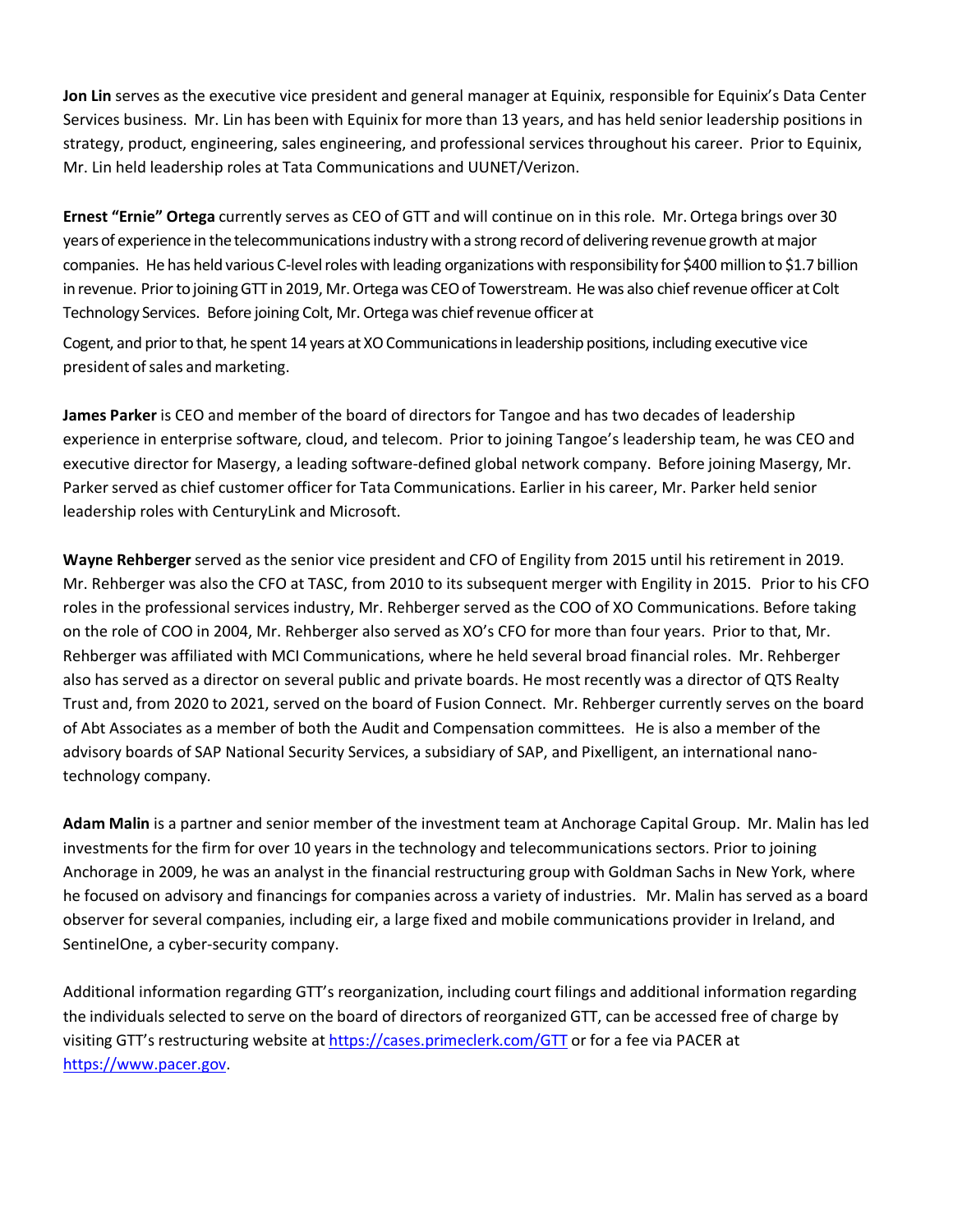## **About GTT**

GTT provides secure global connectivity, improving network performance and agility for your people, places, applications and clouds. We operate a global Tier 1 internet network and provide a comprehensive suite of cloud networking and managed solutions that utilize advanced software-defined networking and security technologies. We serve thousands of businesses with a portfolio that includes SD-WAN and other WAN services, internet, security and voice services. Our customers benefit from a customer-first service experience underpinned by our commitment to operational excellence. For more information on GTT, please visit [www.gtt.net.](http://www.gtt.net/)

| <b>GTT Media Inquiries:</b> |
|-----------------------------|
| Ed Stevenson, LEWIS         |
| +44-207-802-2626            |
| gttuk@teamlewis.com         |

**GTT Investor Relations:** Charlie Lucas, GTT VP of Finance [investorrelations@gtt.net](mailto:investorrelations@gtt.net)

## **Forward Looking Statements**

*This press release contains forward-looking statements within the meaning of the Private Securities Litigation Reform Act of 1995 and such statements are intended to be covered by the safe harbor provided by the same. These statements are based on the current beliefs and expectations of the Company's management and are subject to significant risks and uncertainties. The above statements regarding the board of directors of reorganized GTT constitute forward-looking statements that are based on the Company's current expectations. Because these forwardlooking statements involve risks and uncertainties, there are important factors that could cause future events to differ materially from those discussed in the forward-looking statements, many of which are outside of the Company's control. These factors include, but are not limited to, the effects on the Company's business and clients of general*  economic and financial market conditions, as well as the following: (1) the Company has announced that its previously *issued financial statements for the years ended December 31, 2019, 2018 and 2017, each of the quarters during the years ended December 31, 2019 and 2018 and the quarter ended March 31, 2020 (the "Non-Reliance Periods") and related disclosures and communications should no longer be relied upon as a result of preliminary findings of the Company's previously disclosed review of certain accounting issues (the "Review"); the Company is continuing to finalize its quantification of the impact of errors identified by the Review on financial results for the Non-Reliance Periods and the impact may be materially different than previously disclosed estimates; (2) the completion of the Review and the completion and filing of the restated financial statements relating to the Company's previously issued consolidated financial statements for the Non-Reliance Periods, its Quarterly Reports on Form 10-Q for the quarters ended June 30, 2020 and September 30, 2020, its Annual Report on Form 10-K for the fiscal year ended December 31, 2020, and its Quarterly Reports on Form 10-Q for the quarters ended March 31, 2021 and June 30, 2021 may take longer than expected as a result of the timing or findings of the Review or the Company's independent registered public accounting firm's review process; (3) existing cash balances and funds generated from operations may not be sufficient to finance the Company's operations and meet its cash requirements; (4) the Company is subject to risks associated with the actions of network providers and a concentrated number of vendors and clients; (5) the Company could be subject to cyber-attacks and other security breaches; (6) the Company's network could suffer serious disruption if certain locations experience damage or as the Company adds features and updates its network; (7) the Company is subject to risks associated with purchase commitments to vendors for longer terms or in excess of the*